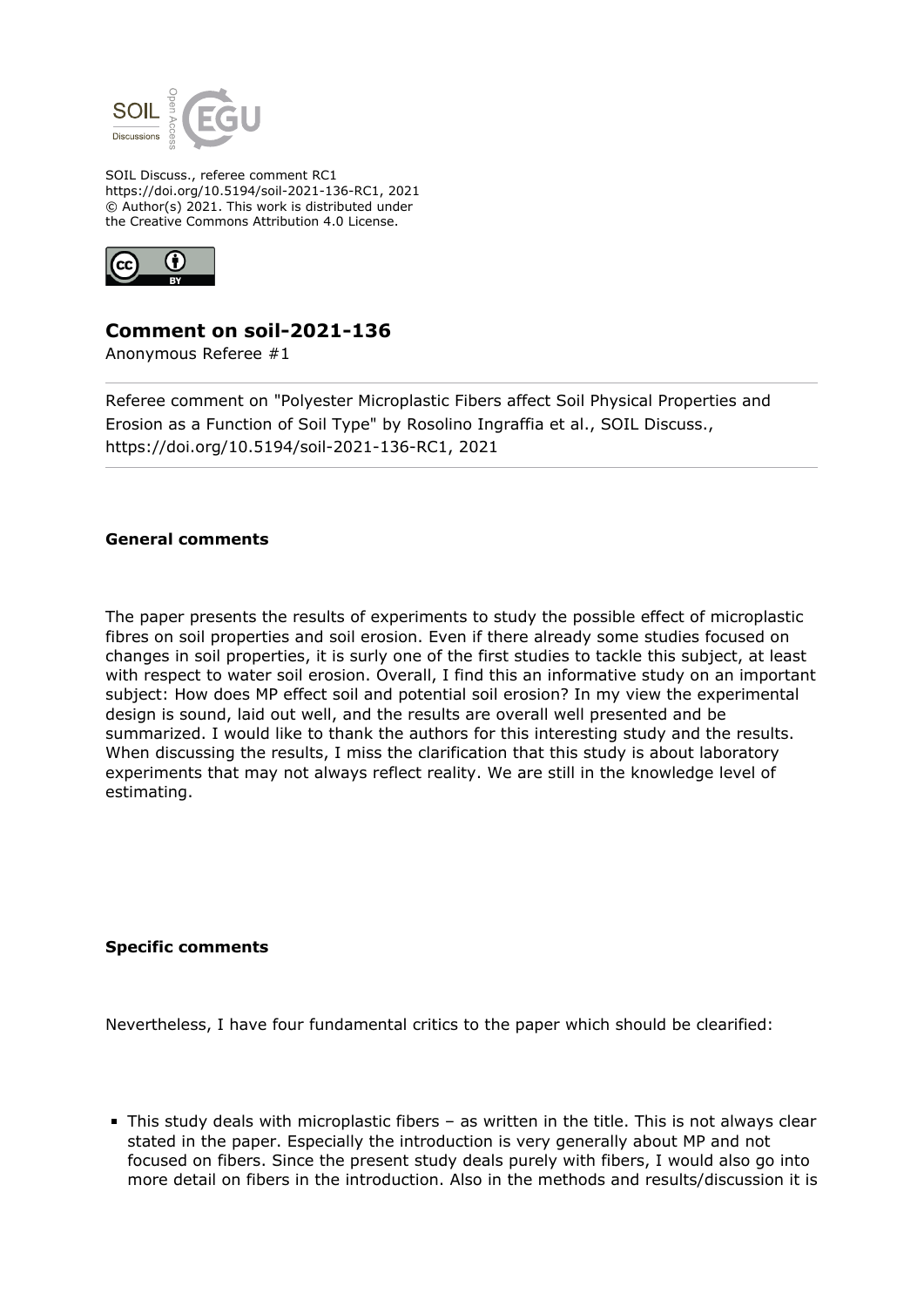often not clear you talk about microplastic at all or microplastic fibers in detail. It always has to be clear stated.

- The preparation of the fibers (size/shape) used in the experiment are described in the methods. After this description the fibers are mixed with soil via a blender. This makes the size/shape of the used fibers (still fibers at all?) unclear again and that is dangerous for the entire interpretation of the results. I expect a statement in the methods that justifies the use of a blender and how you deal with the lost information about size and shape of the fibers.
- Can the method described in this study for selecting the water-stable aggregates be cited? And with it results are compared? To my knowledge, in soil research, soil aggregates <53 µm are referred to as water-stable. In this study it is aggregates up to > 2 mm. I don't think that all water stable aggregates identified by different methods and defined with different sizes can be compared 1x1 in the discussion. On the one hand, I expect an explanatory statement on the aggregate selecting method used in the method section. On the other hand, I expect a realistic classification of the results (water-stable) in previous literature on soil erosion and soil aggregates in the discussion.
- I would be more open with the final conclusions of this study. In the discussion and conclusion, everything needs to be considered in context that the results are based on a microscale laboratory experiment and may not present natural conditions. I generally lack the courage to "don't know". It should be dealt with more consciously that the results provide estimates and do not yet close any knowledge gaps. Even with the results of this study, we still know too little about the effect of micoplastics on the soil ecosystem.

Here are some more suggestions I have for the authors:

Material and Methods:

- The description of the differences in the soils could be more precise. In the description clarify with comments like "this is the soil with most soil carbon" or with indication by value. Or shorten the text and refer to the table for comparisons.
- The information that the recorded procedure could not be continued because of the pandemic does weak your method description. I would leave that out and accordingly only say that the samples were incubated for 6 months. If you are sure that your samples were okay, I see no reason to be suspicious of this statement.
- The soil samples are dried to determine the BD. I assume at a temperature of 105  $\degree$  C. Can it be confirmed that this temperature has no effect on the MP-soil interaction? Even if polyester has a melting temperature of 150 ° C, e.g. 100% polyester fabric must not be washed above 40  $\degree$  C, as the fibers can then shrink or melt. Melting would, however, affect the analyzed parameters especially soil aggregation. I would add a sentence to this context to the methods.
- Fibers with a diameter of  $>2$  mm were prepared. Are you sure they can move down to a sieve to 0,106 mm? Is it not obvious you will "analyse" a rise in water stable soil aggregation and by that overestimate this effect? You have an idea about the